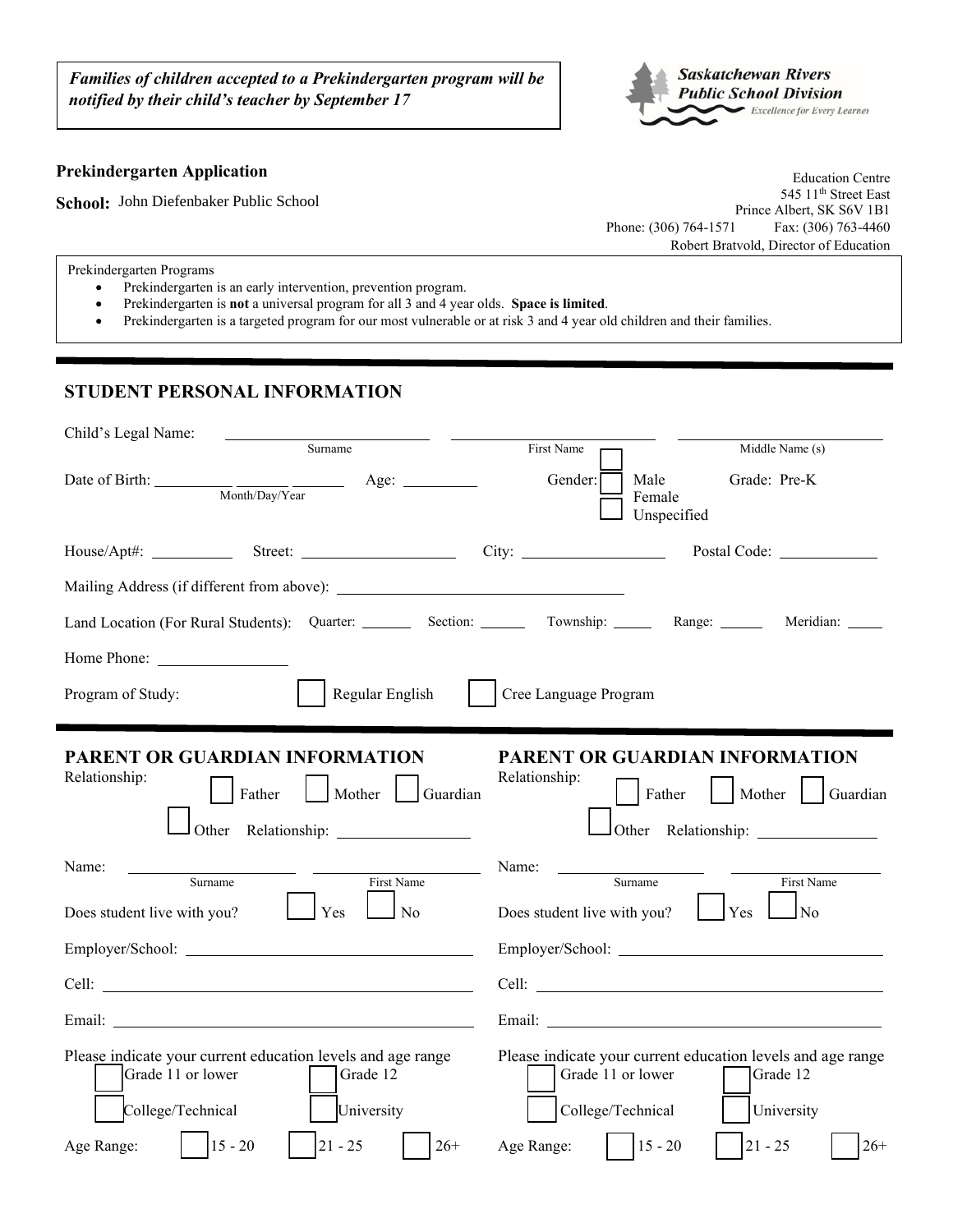| <b>CITIZENSHIP INFORMATION</b><br>Canadian                                                                                                                                                                                                                                                                                                                              |                                                          |              |                                                                                                                                                                                                                                                                                                                                                                                                              |  |  |  |  |
|-------------------------------------------------------------------------------------------------------------------------------------------------------------------------------------------------------------------------------------------------------------------------------------------------------------------------------------------------------------------------|----------------------------------------------------------|--------------|--------------------------------------------------------------------------------------------------------------------------------------------------------------------------------------------------------------------------------------------------------------------------------------------------------------------------------------------------------------------------------------------------------------|--|--|--|--|
| <b>CHILD'S FIRST LANGUAGE</b> (please list all languages spoken in your home)                                                                                                                                                                                                                                                                                           |                                                          |              |                                                                                                                                                                                                                                                                                                                                                                                                              |  |  |  |  |
|                                                                                                                                                                                                                                                                                                                                                                         |                                                          |              |                                                                                                                                                                                                                                                                                                                                                                                                              |  |  |  |  |
| FIRST NATIONS INUIT AND MÉTIS (voluntary self-declaration)                                                                                                                                                                                                                                                                                                              |                                                          |              |                                                                                                                                                                                                                                                                                                                                                                                                              |  |  |  |  |
| <b>First Nations Status</b>                                                                                                                                                                                                                                                                                                                                             | First Nations Non-Status                                 | Inuit        | Metis                                                                                                                                                                                                                                                                                                                                                                                                        |  |  |  |  |
| Do you live on a reserve?<br>Yes                                                                                                                                                                                                                                                                                                                                        | $\sqrt{\text{No}}$                                       |              | Status #: $\qquad \qquad$                                                                                                                                                                                                                                                                                                                                                                                    |  |  |  |  |
| Reserve Name:<br><u> 1989 - Johann Barn, mars ann an t-Amhain ann an t-Amhain an t-Amhain an t-Amhain an t-Amhain an t-Amhain an t-</u>                                                                                                                                                                                                                                 |                                                          | House $\#$ : | Street Name:                                                                                                                                                                                                                                                                                                                                                                                                 |  |  |  |  |
| <b>SIBLINGS INFORMATION (Please attach an additional sheet to list more than four siblings)</b>                                                                                                                                                                                                                                                                         |                                                          |              |                                                                                                                                                                                                                                                                                                                                                                                                              |  |  |  |  |
| Name:<br>Surname                                                                                                                                                                                                                                                                                                                                                        | First Name                                               |              | Age: School Attending:                                                                                                                                                                                                                                                                                                                                                                                       |  |  |  |  |
| Name:<br>Surname                                                                                                                                                                                                                                                                                                                                                        | First Name                                               |              | Age: School Attending:                                                                                                                                                                                                                                                                                                                                                                                       |  |  |  |  |
| Name: $\frac{ }{ }$<br>Surname                                                                                                                                                                                                                                                                                                                                          | First Name                                               |              |                                                                                                                                                                                                                                                                                                                                                                                                              |  |  |  |  |
| Name:<br>Surname                                                                                                                                                                                                                                                                                                                                                        | First Name                                               |              | Age: School Attending: 2000                                                                                                                                                                                                                                                                                                                                                                                  |  |  |  |  |
| <b>CUSTODY INFORMATION</b><br>In rare instances a child may be designated as "Protected" if a court has issued a restraining order.<br><b>Court Order</b><br>Yes<br>No<br>Should school administration be aware of any such Court Order for the protection of your child?<br>If yes, please make arrangements to discuss this situation with the school administration. |                                                          |              |                                                                                                                                                                                                                                                                                                                                                                                                              |  |  |  |  |
| Is this student in foster care?<br><b>Foster Care</b>                                                                                                                                                                                                                                                                                                                   | Yes<br>N <sub>o</sub>                                    |              | If you answered Yes, please provide the following information                                                                                                                                                                                                                                                                                                                                                |  |  |  |  |
| Foster Care Agency:                                                                                                                                                                                                                                                                                                                                                     | Ministry of Social Services                              |              | ICFS (Indian Child and Family Services)                                                                                                                                                                                                                                                                                                                                                                      |  |  |  |  |
| Regular<br>Type of Foster Care:                                                                                                                                                                                                                                                                                                                                         |                                                          | Therapeutic  | Therapeutic Group                                                                                                                                                                                                                                                                                                                                                                                            |  |  |  |  |
|                                                                                                                                                                                                                                                                                                                                                                         |                                                          |              | Phone: $\frac{1}{\sqrt{1-\frac{1}{2}}\sqrt{1-\frac{1}{2}}\sqrt{1-\frac{1}{2}}\sqrt{1-\frac{1}{2}}\sqrt{1-\frac{1}{2}}\sqrt{1-\frac{1}{2}}\sqrt{1-\frac{1}{2}}\sqrt{1-\frac{1}{2}}\sqrt{1-\frac{1}{2}}\sqrt{1-\frac{1}{2}}\sqrt{1-\frac{1}{2}}\sqrt{1-\frac{1}{2}}\sqrt{1-\frac{1}{2}}\sqrt{1-\frac{1}{2}}\sqrt{1-\frac{1}{2}}\sqrt{1-\frac{1}{2}}\sqrt{1-\frac{1}{2}}\sqrt{1-\frac{1}{2}}\sqrt{1-\frac{1}{2$ |  |  |  |  |
|                                                                                                                                                                                                                                                                                                                                                                         |                                                          |              | <b>EMERGENCY INFORMATION</b> (Parents/guardians will always be contacted first in the event of an emergency)                                                                                                                                                                                                                                                                                                 |  |  |  |  |
| <b>Emergency Contact 1</b>                                                                                                                                                                                                                                                                                                                                              |                                                          |              |                                                                                                                                                                                                                                                                                                                                                                                                              |  |  |  |  |
| (if parents are unavailable)                                                                                                                                                                                                                                                                                                                                            |                                                          |              |                                                                                                                                                                                                                                                                                                                                                                                                              |  |  |  |  |
| <b>Emergency Contact 2</b>                                                                                                                                                                                                                                                                                                                                              | Name: $\frac{1}{\sqrt{1-\frac{1}{2}} \cdot \frac{1}{2}}$ |              |                                                                                                                                                                                                                                                                                                                                                                                                              |  |  |  |  |
| (if parents and Emergency Contact 1 are unavailable)                                                                                                                                                                                                                                                                                                                    |                                                          |              |                                                                                                                                                                                                                                                                                                                                                                                                              |  |  |  |  |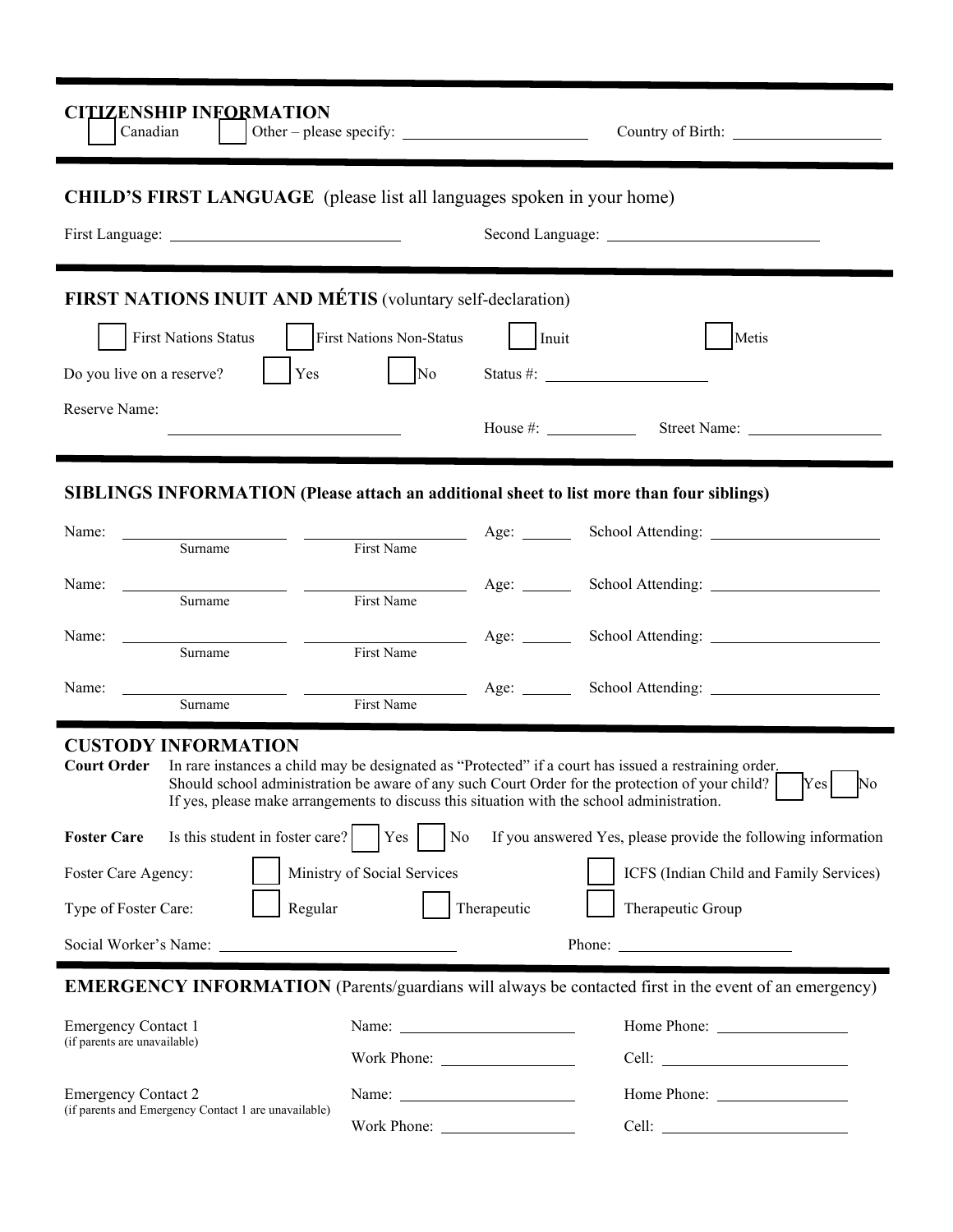| Does this student have a severe or life threatening medical condition? | $ Y_{es} $ No |  |  |
|------------------------------------------------------------------------|---------------|--|--|
|------------------------------------------------------------------------|---------------|--|--|

If you answered Yes, please provide details of the medical condition:

## **PERMISSION**

1. I give permission for my child to participate in low risk educational activities that occur during normal school hours away from the school grounds. I understand that the activities will be connected to educational objectives. The school will inform me by written note or telephone call when a trip will occur.

Yes

Yes

2. **Local Authority Freedom of Information Protection** (LAFOIP). *Please read the LAFOIP brochure*. I give my permission for my child's personal information (name, grade, school), photo/video, video recording, including virtual learning opportunities, media release, media internal and external, social media permission and/or work to be displayed beyond the school or school division and know that it will be accessible to the public through a posting publication, or internet website. (An example: The publication of your child's picture in the local newspaper or social media.)

*The LAFOIP brochure is available at the school or online at [www.srsd119.ca.](http://www.srsd119.ca./) (Click on Parent Information)*

| Does your child attend child care, or any other early learning programs?<br>Yes<br>No                                                                                                                                                                                                          |
|------------------------------------------------------------------------------------------------------------------------------------------------------------------------------------------------------------------------------------------------------------------------------------------------|
| Name of Program:<br>If yes, how often?<br><u> Liste de la construcción de la construcción de la construcción de la construcción de la construcción de la c</u>                                                                                                                                 |
| In a week, how often does your child play with other preschool children?                                                                                                                                                                                                                       |
| In what ways do you think your child would benefit from Prekindergarten?<br><u> 1989 - Johann Stein, fransk politik en og den som forskellige og det s</u>                                                                                                                                     |
| Yes<br>No<br>Did your child attend Prekindergarten last year?                                                                                                                                                                                                                                  |
| Is this your neighborhood school?<br>Yes<br>If yes, where?<br>Nο<br><u> 1989 - Johann Barbara, martin amerikan basar dan basa dan basar dan basar dalam basa dalam basa dalam dalam b</u>                                                                                                      |
| If no, please explain your reasons for applying to this school.                                                                                                                                                                                                                                |
| Does your child have any special needs, medical conditions, or behaviours of which the school staff should<br>Yes<br>No<br>be aware?<br>If yes, please explain                                                                                                                                 |
| What do you want us to know about your child?                                                                                                                                                                                                                                                  |
| Have you been referred to Prekindergarten by a partner agency such as:<br>Public Health<br>Social Services<br>No referral was made Other:<br><b>ECIP</b><br>KidsFirst<br>Prekindergarten engages parents through home visits, family events, parent education, ongoing conversations and class |
| Participation in Family Events is an expectation of the Prekindergarten program. When would you be more able to attend events at<br>the school?<br>Morning<br>Afternoon<br>Evening                                                                                                             |